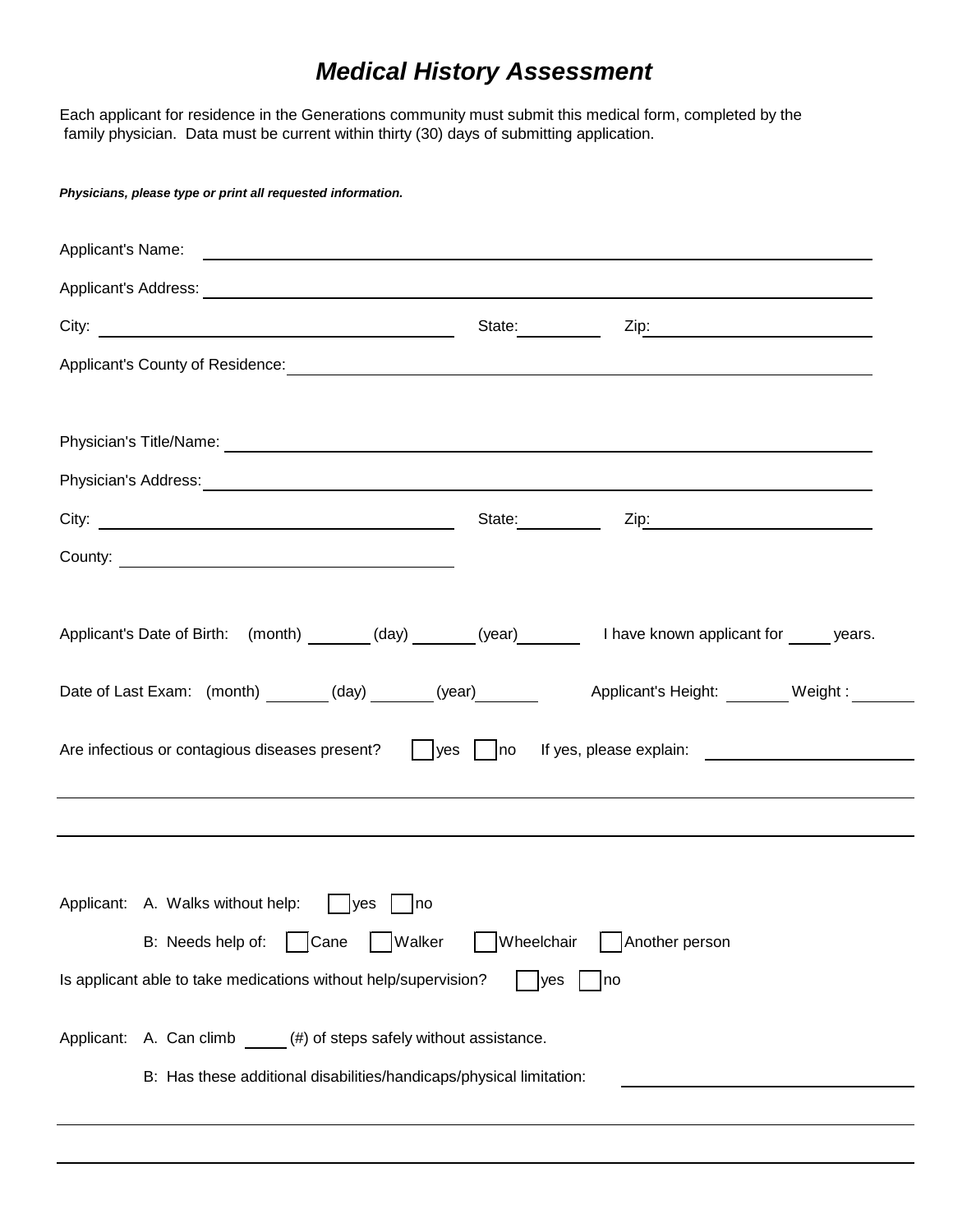| Dentures Hearing aids Other prosthesis (please explain):<br>Does applicant wear:<br>Glasses                          |  |  |  |
|----------------------------------------------------------------------------------------------------------------------|--|--|--|
|                                                                                                                      |  |  |  |
|                                                                                                                      |  |  |  |
|                                                                                                                      |  |  |  |
| A: Is sensitive to food and /or airborne allergies:<br>If yes, please explain:<br>Applicant:<br>yes<br> no           |  |  |  |
|                                                                                                                      |  |  |  |
|                                                                                                                      |  |  |  |
| B: Requires a special diet:<br>If yes, please explain:<br>yes<br> no                                                 |  |  |  |
|                                                                                                                      |  |  |  |
|                                                                                                                      |  |  |  |
|                                                                                                                      |  |  |  |
| If yes, please list: ________<br>Is applicant allergic to any medicines or treatments:<br>yes<br>no                  |  |  |  |
|                                                                                                                      |  |  |  |
|                                                                                                                      |  |  |  |
|                                                                                                                      |  |  |  |
| Please list all medicines currently prescribed for applicant, with dosage and frequency to include over-the-counter, |  |  |  |
| PRNs and refills(Please list on the separate sheet provided_physicians please sign medication sheet):                |  |  |  |
|                                                                                                                      |  |  |  |
|                                                                                                                      |  |  |  |
|                                                                                                                      |  |  |  |
| Sitter<br>Applicant needs daily help from:<br>Aide<br><b>LPN</b><br><b>RN</b><br>No help                             |  |  |  |
| What type of help(administration of medicine, bathing, feeding, general oversight, grooming, other)?:                |  |  |  |
|                                                                                                                      |  |  |  |
|                                                                                                                      |  |  |  |
|                                                                                                                      |  |  |  |
| Does applicant show signs of confusion, dementia or Alzheimer's:<br>If yes, please elaborate:<br> no <br><b>yes</b>  |  |  |  |
|                                                                                                                      |  |  |  |
|                                                                                                                      |  |  |  |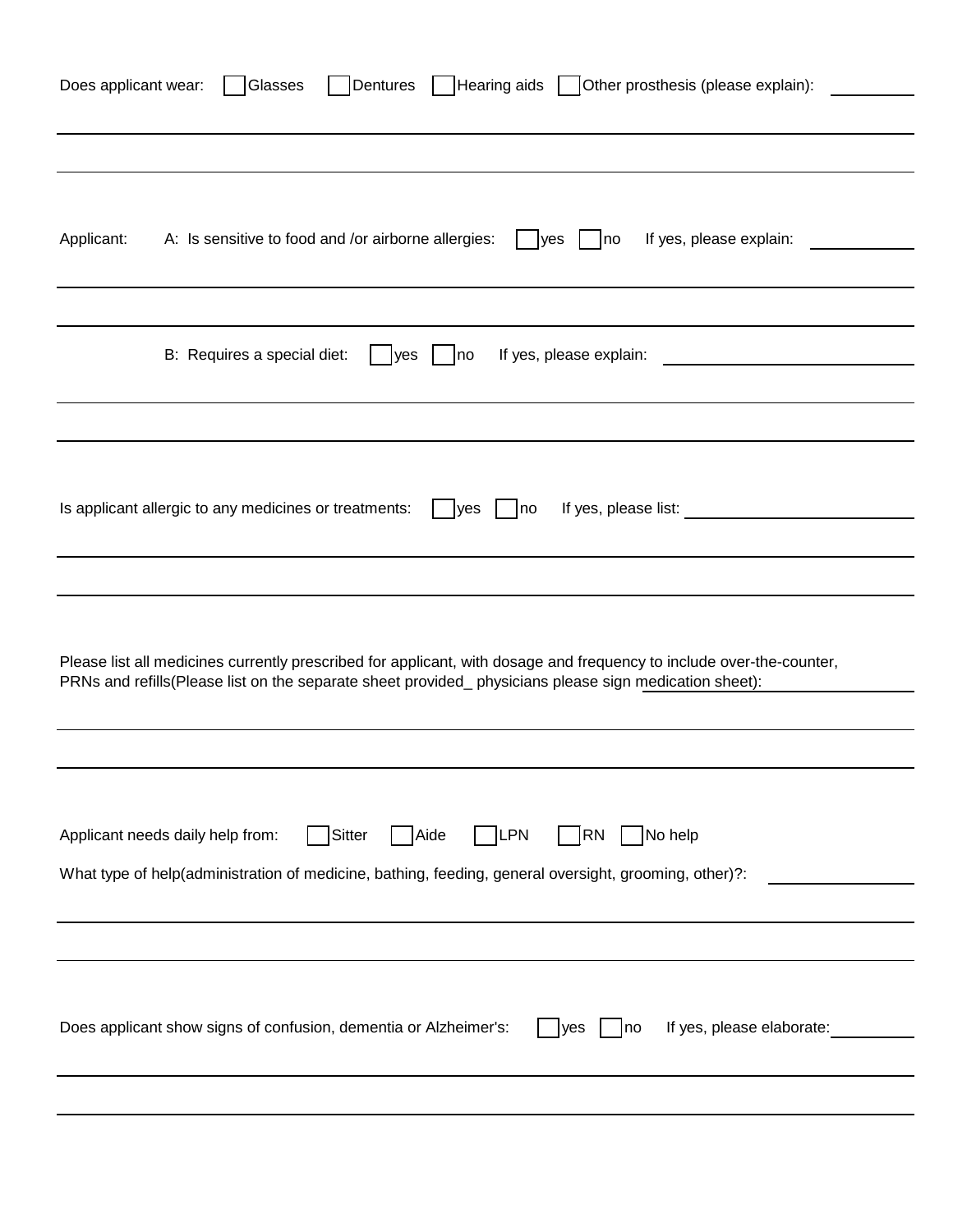| Does applicant have full control over bladder and/or bowel functions:<br>If yes, please elaborate:<br>n <sub>o</sub><br>lyes |                                                                                                                       |                            |                                                                                 |                             |  |
|------------------------------------------------------------------------------------------------------------------------------|-----------------------------------------------------------------------------------------------------------------------|----------------------------|---------------------------------------------------------------------------------|-----------------------------|--|
|                                                                                                                              |                                                                                                                       |                            |                                                                                 |                             |  |
| Has applicant ever had (please indicate "C" for current, "P" for past, "N" for No):                                          |                                                                                                                       |                            |                                                                                 |                             |  |
| Angina                                                                                                                       | Arthritis                                                                                                             | Asthma                     | Bleeding tendency                                                               | Blood clot                  |  |
| Cancer                                                                                                                       | Depression                                                                                                            | __ Dialysis                | __ Frequent colds/infections __ Diabetes                                        |                             |  |
| Fractures                                                                                                                    | Headaches                                                                                                             | Frequent falls             | __Glaucoma                                                                      | <b>Heart Attack</b>         |  |
| Kidney Disease                                                                                                               | __Oxygen therapy                                                                                                      | Pacemaker                  | __Tuberculosis                                                                  | <b>Ulcers</b>               |  |
| Sinusitis                                                                                                                    | Anxiety/nervous disorders                                                                                             |                            |                                                                                 |                             |  |
| <b>Two-step PPD:</b><br>Step 2 Date given:<br>Given by:                                                                      | Step 1 Date given:                                                                                                    | Date read:                 | Date read: Site: Site: Results in MM:<br><b>Site:</b> Site:                     | Results in MM:              |  |
| Does applicant have an Advanced Directive:                                                                                   |                                                                                                                       | $\log$ yes (copy required) | no                                                                              |                             |  |
| To your knowledge does the applicant have a history of wandering                                                             |                                                                                                                       |                            | no If yes please explain<br><b>ves</b>                                          |                             |  |
| Can applicant function at assisted living level:                                                                             |                                                                                                                       | yes<br>no                  |                                                                                 |                             |  |
| Physician's signature:                                                                                                       | <u> 1980 - Johann Stoff, deutscher Stoff, der Stoff, der Stoff, der Stoff, der Stoff, der Stoff, der Stoff, der S</u> |                            | Date:                                                                           |                             |  |
| Physician's name (printed):                                                                                                  |                                                                                                                       |                            | <u> 1980 - Andrea Andrew Maria (h. 1980).</u><br>1901 - Andrew Maria (h. 1902). |                             |  |
| Physician's address:                                                                                                         |                                                                                                                       |                            |                                                                                 |                             |  |
| City:                                                                                                                        | <u> 1980 - Johann Barnett, fransk politik (f. 1980)</u>                                                               | State:                     |                                                                                 | Zip: $\qquad \qquad \qquad$ |  |
| Phone:                                                                                                                       | $\overline{\phantom{a}}$<br>Fax: $\qquad \qquad$                                                                      |                            | E-mail:                                                                         |                             |  |